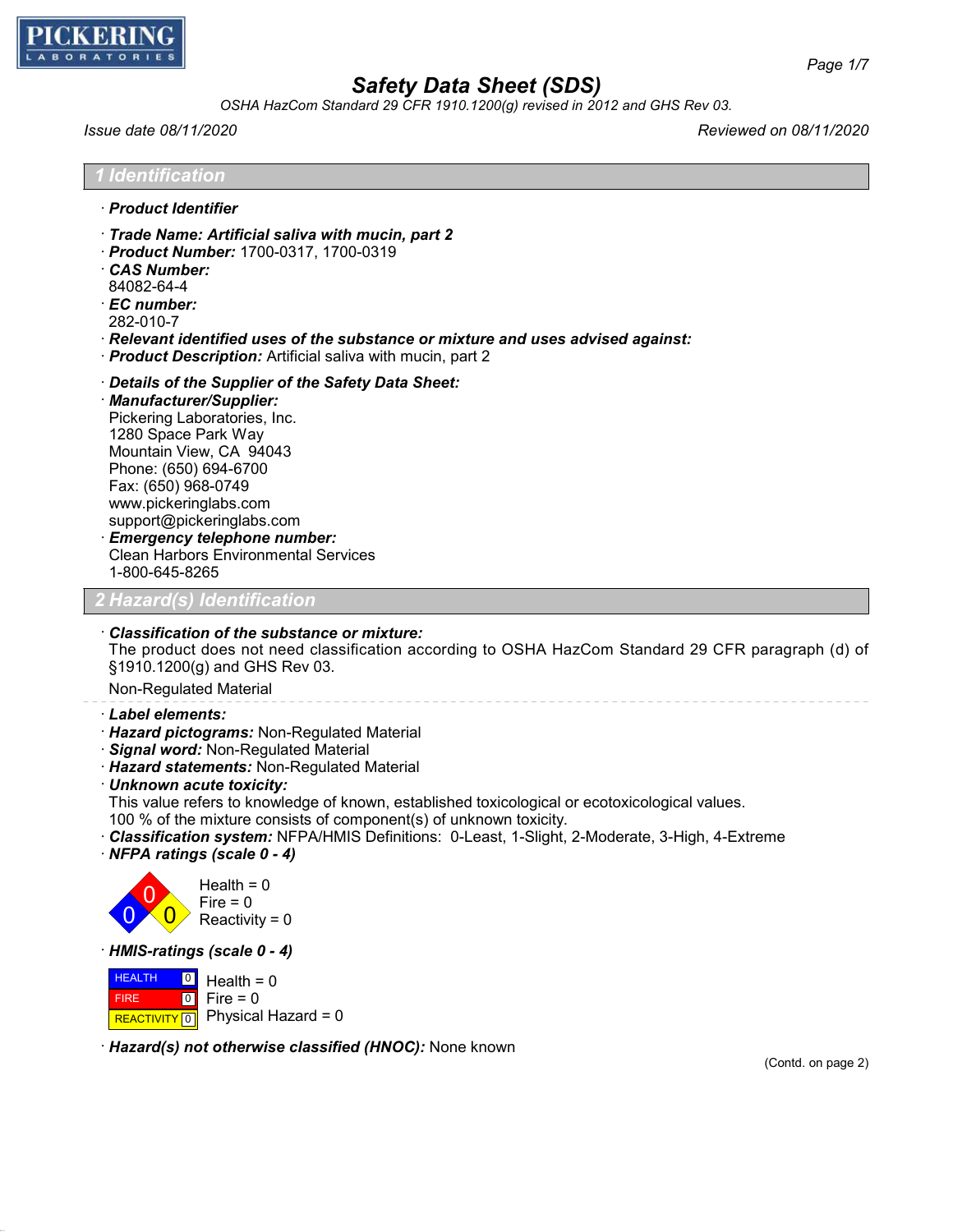

*OSHA HazCom Standard 29 CFR 1910.1200(g) revised in 2012 and GHS Rev 03.*

*Issue date 08/11/2020 Reviewed on 08/11/2020*

*Trade Name: Artificial saliva with mucin, part 2*

*3 Composition/Information on Ingredients*

- · *Chemical characterization: Substance*
- · *CAS No. Description*
- 84082-64-4 Mucin
- · *Identification number(s)*
- · *EC number:* 282-010-7

*4 First-Aid Measures*

#### · *Description of first aid measures*

- · *General information:* If symptoms persist, call a physician.
- · *After inhalation:* Supply fresh air; consult doctor in case of complaints.
- · *After skin contact:* If skin irritation occurs, consult a doctor.
- · *After eye contact:*
- If eye irritation occurs, consult a doctor.

Rinse opened eye for several minutes under running water.

- · *After swallowing:* If swallowed and symptoms occur, consult a doctor.
- · *Information for doctor*
- · *Most important symptoms and effects, both acute and delayed:* No further relevant information available.
- · *Indication of any immediate medical attention and special treatment needed:*
- No further relevant information available.

## *5 Fire-Fighting Measures*

- · *Extinguishing media*
- · *Suitable extinguishing agents:* Use fire fighting measures that suit the environment.
- · *For safety reasons unsuitable extinguishing agents:* No further relevant information.
- · *Special hazards arising from the substance or mixture:* No further relevant information available.
- · *Advice for firefighters*
- · *Special protective equipment for firefighters:*

As in any fire, wear self-contained breathing apparatus pressure-demand (NIOSH approved or equivalent) and full protective gear to prevent contact with skin and eyes.

*6 Accidental Release Measures*

- · *Personal precautions, protective equipment and emergency procedures:* Not required.
- · *Environmental precautions:* No special measures required.
- · *Methods and material for containment and cleaning up:*

Dispose of the collected material according to regulations.

· *Reference to other sections:*

See Section 7 for information on safe handling.

See Section 8 for information on personal protection equipment.

- See Section 13 for disposal information.
- · *Protective Action Criteria for Chemicals*

#### · *PAC-1:*

Substance is not listed.

### · *PAC-2:*

Substance is not listed.

## · *PAC-3:*

Substance is not listed.

(Contd. on page 3)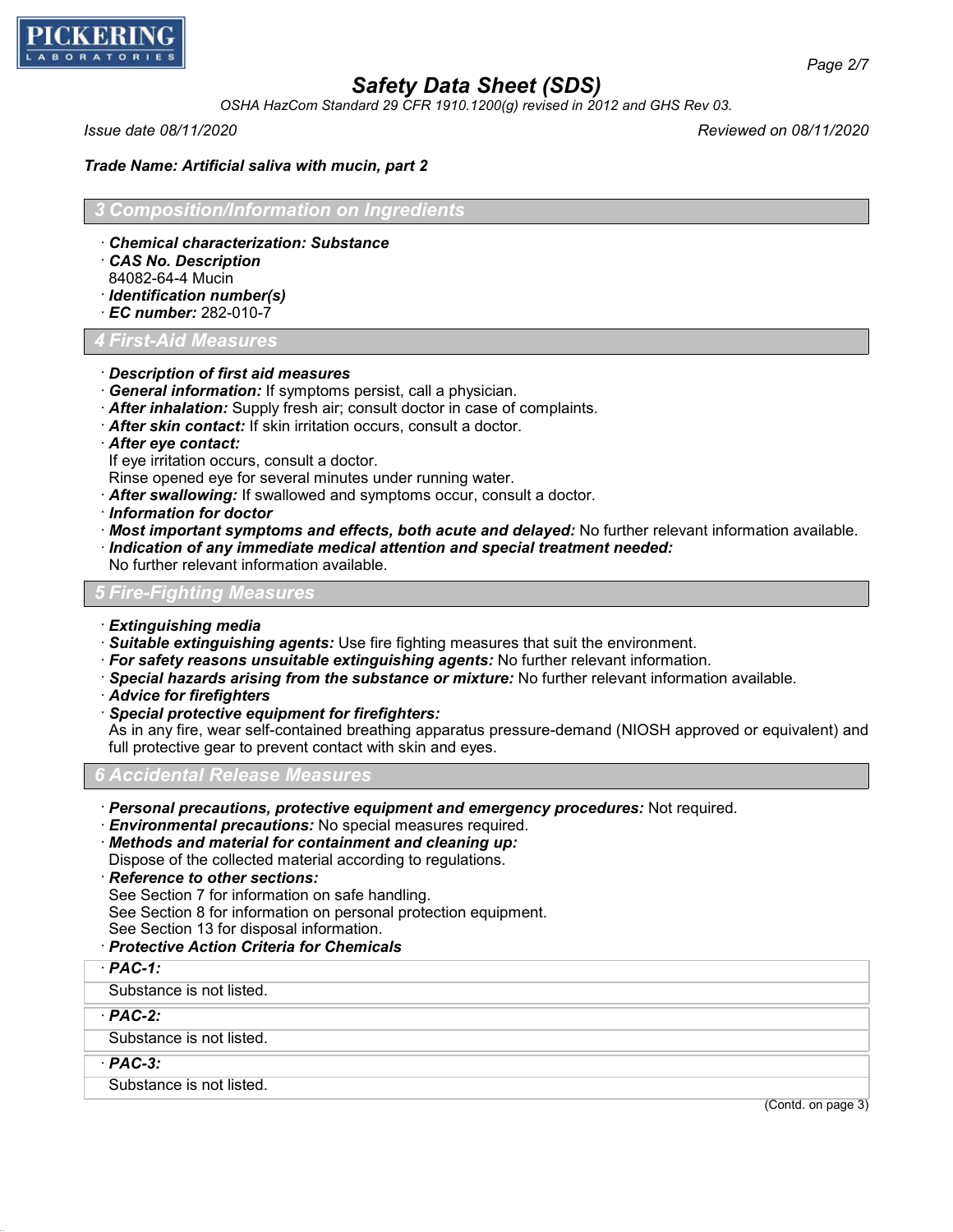

*OSHA HazCom Standard 29 CFR 1910.1200(g) revised in 2012 and GHS Rev 03.*

*Issue date 08/11/2020 Reviewed on 08/11/2020*

*Trade Name: Artificial saliva with mucin, part 2*

### *7 Handling and Storage*

- · *Handling*
- · *Precautions for safe handling:* No special precautions are necessary if used correctly.
- · *Information about protection against explosions and fires:* No special measures required.
- · *Conditions for safe storage, including any incompatibilities*
- · *Storage*
- · *Requirements to be met by storerooms and receptacles:* Store refrigerated
- · *Information about storage in one common storage facility:* Not required.
- · *Further information about storage conditions:* None.
- · *Specific end use(s):* No further relevant information available.

## *8 Exposure Controls/Personal Protection*

- · *Additional information about design of technical systems:* No further data; see section 7.
- · *Control parameters:*
- · *Components with occupational exposure limits:*
- · *Additional information:* The lists that were valid during the creation of this SDS were used as basis.
- · *Exposure controls:*
- · *Personal protective equipment*
- · *General protective and hygienic measures:* Wash hands before breaks and at the end of work.
- · *Breathing equipment:* Not required.
- · *Protection of hands:* Not required.
- · *Material of gloves:* Not applicable.
- · *Penetration time of glove material:* Not applicable.
- · *Eye protection:* Not required.
- · *Limitation and supervision of exposure into the environment:* None

### *9 Physical and Chemical Properties*

- · *Information on basic physical and chemical properties*
- · *General Information*
- · *Appearance:*

| Form:                                                                                                    | Powder                                        |                    |
|----------------------------------------------------------------------------------------------------------|-----------------------------------------------|--------------------|
| Color:                                                                                                   | Tan                                           |                    |
| · Odor:                                                                                                  | <b>Odorless</b>                               |                    |
| Odor threshold:                                                                                          | Not determined.                               |                    |
| pH-value:                                                                                                | Not determined.                               |                    |
| <b>Change in condition</b><br><b>Melting point/Melting range:</b><br><b>Boiling point/Boiling range:</b> | Not determined.<br>Not determined.            |                    |
| · Flash point:                                                                                           | None                                          |                    |
| · Flammability (solid, gaseous):                                                                         | Product is not flammable.                     |                    |
| · Ignition temperature:                                                                                  | Not applicable                                |                    |
| Decomposition temperature:                                                                               | Not determined.                               |                    |
| Auto igniting:                                                                                           | Not determined.                               |                    |
| Danger of explosion:                                                                                     | Product does not present an explosion hazard. | (Contd. on page 4) |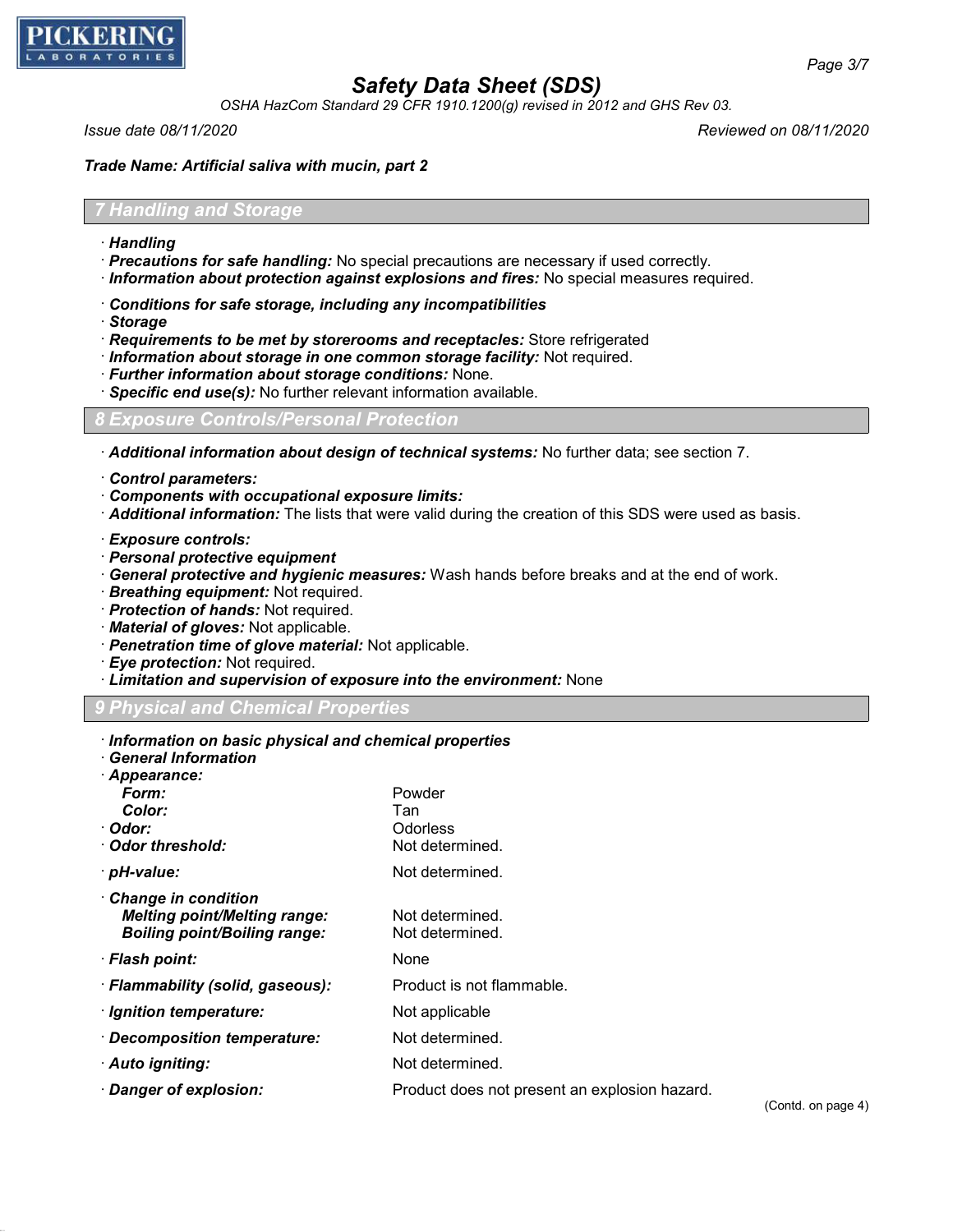

*OSHA HazCom Standard 29 CFR 1910.1200(g) revised in 2012 and GHS Rev 03.*

*Issue date 08/11/2020 Reviewed on 08/11/2020*

### *Trade Name: Artificial saliva with mucin, part 2*

| · Explosion limits:<br>Lower:<br>Upper:                                              | Not determined.<br>Not determined.                    |  |
|--------------------------------------------------------------------------------------|-------------------------------------------------------|--|
| · Vapor pressure:                                                                    | Not applicable.                                       |  |
| · Density:<br><b>Relative density:</b><br>Vapor density:<br><b>Evaporation rate:</b> | Not determined.<br>Not applicable.<br>Not applicable. |  |
| · Solubility in / Miscibility with:<br>Water:                                        | Soluble.                                              |  |
| · Partition coefficient (n-octanol/water): Not determined.                           |                                                       |  |
| · Viscosity:<br>Dynamic:<br><b>Kinematic:</b><br><b>VOC</b> content:                 | Not applicable.<br>Not applicable.<br>$0.00\%$        |  |
| Solids content:<br>Other information:<br>0.04 - LIII4 - - - - - D                    | 100.0%<br>No further relevant information available.  |  |

### *10 Stability and Reactivity*

· *Reactivity:* No further relevant information available.

· *Chemical stability:* Product is stable under normal conditions.

- · *Thermal decomposition / conditions to be avoided:* No decomposition if used according to specifications.
- · *Possibility of hazardous reactions:* No dangerous reactions known.

· *Conditions to avoid:* No further relevant information available.

- · *Incompatible materials:* No further relevant information available.
- · *Hazardous decomposition products:* No dangerous decomposition products known.

*11 Toxicological Information*

- · *Information on toxicological effects:*
- · *Acute toxicity:*
- · *LD/LC50 values that are relevant for classification:* No data available.
- · *Primary irritant effect:*
- · *On the skin:* No irritating effect.
- · *On the eye:* No irritating effect.

· *Additional toxicological information:*

· *Carcinogenic categories:*

· *IARC (International Agency for Research on Cancer):*

Substance is not listed.

### · *NTP (National Toxicology Program):*

Substance is not listed.

## · *OSHA-Ca (Occupational Safety & Health Administration):*

Substance is not listed.

### *12 Ecological Information*

· *Toxicity:*

· *Aquatic toxicity:* No further relevant information available.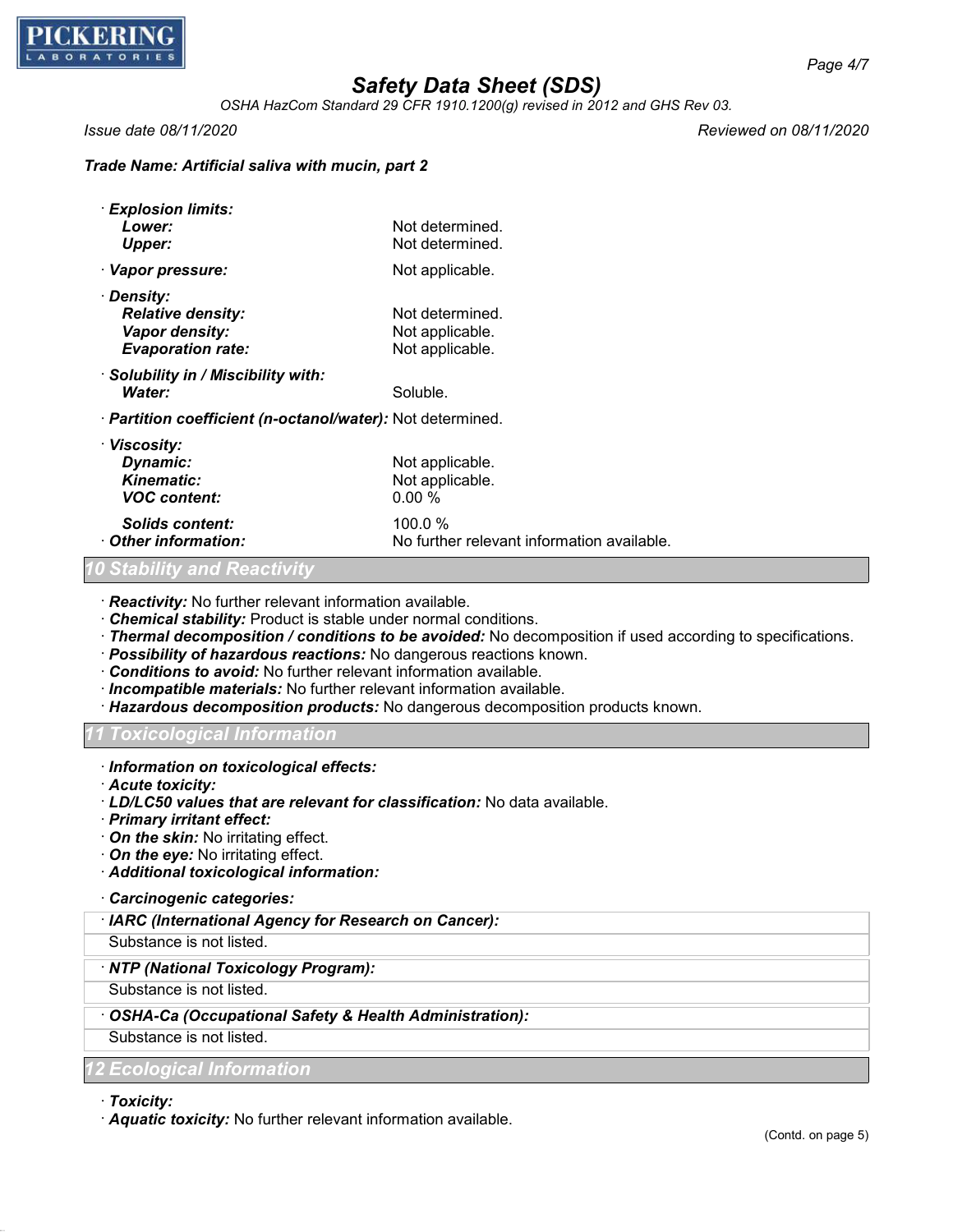

*OSHA HazCom Standard 29 CFR 1910.1200(g) revised in 2012 and GHS Rev 03.*

*Issue date 08/11/2020 Reviewed on 08/11/2020*

#### *Trade Name: Artificial saliva with mucin, part 2*

- · *Persistence and degradability:* No further relevant information available.
- · *Behavior in environmental systems:*
- · *Bioaccumulative potential:* No further relevant information available.
- · *Mobility in soil:* No further relevant information available.
- · *Additional ecological information:*
- · *General notes:*

Do not allow undiluted product or product that has not been neutralized to reach ground water, water course or sewage system.

- · *Results of PBT and vPvB assessment:*
- · *PBT:* Not applicable.
- · *vPvB:* Not applicable.
- · *Other adverse effects:* No further relevant information available.

## *13 Disposal Considerations*

#### · *Waste treatment methods*

· *Recommendation:*

Observe all federal, state and local environmental regulations when disposing of this material.

- · *Uncleaned packaging*
- · *Recommendation:* Disposal must be made according to official regulations.
- · *Recommended cleansing agent:* Water, if necessary with cleansing agents.

#### *14 Transport Information*

| · UN-Number:                                 |                        |  |  |
|----------------------------------------------|------------------------|--|--|
| · DOT, ADR/ADN, IMDG, IATA                   | Non-Regulated Material |  |  |
| · UN proper shipping name:                   |                        |  |  |
| · DOT, ADR/ADN, IMDG, IATA                   | Non-Regulated Material |  |  |
| · Transport hazard class(es):                |                        |  |  |
| · DOT, ADR/ADN, ADN, IMDG, IATA              |                        |  |  |
| · Class:                                     | Non-Regulated Material |  |  |
| · Packing group:                             |                        |  |  |
| · DOT, ADR/ADN, IMDG, IATA                   | Non-Regulated Material |  |  |
| · Environmental hazards:                     | Not applicable.        |  |  |
| · Special precautions for user:              | Not applicable.        |  |  |
| · Transport in bulk according to Annex II of |                        |  |  |
| <b>MARPOL73/78 and the IBC Code:</b>         | Not applicable.        |  |  |
| · UN "Model Regulation":                     | Non-Regulated Material |  |  |

### *15 Regulatory Information*

- · *Safety, health and environmental regulations/legislation specific for the substance or mixture:* · *SARA (Superfund Amendments and Reauthorization):*
- · *Section 355 (extremely hazardous substances):* Substance is not listed. · *Section 313 (Specific toxic chemical listings):* Substance is not listed. · *TSCA (Toxic Substances Control Act):* Substance is not listed. · *Hazardous Air Pollutants* Substance is not listed.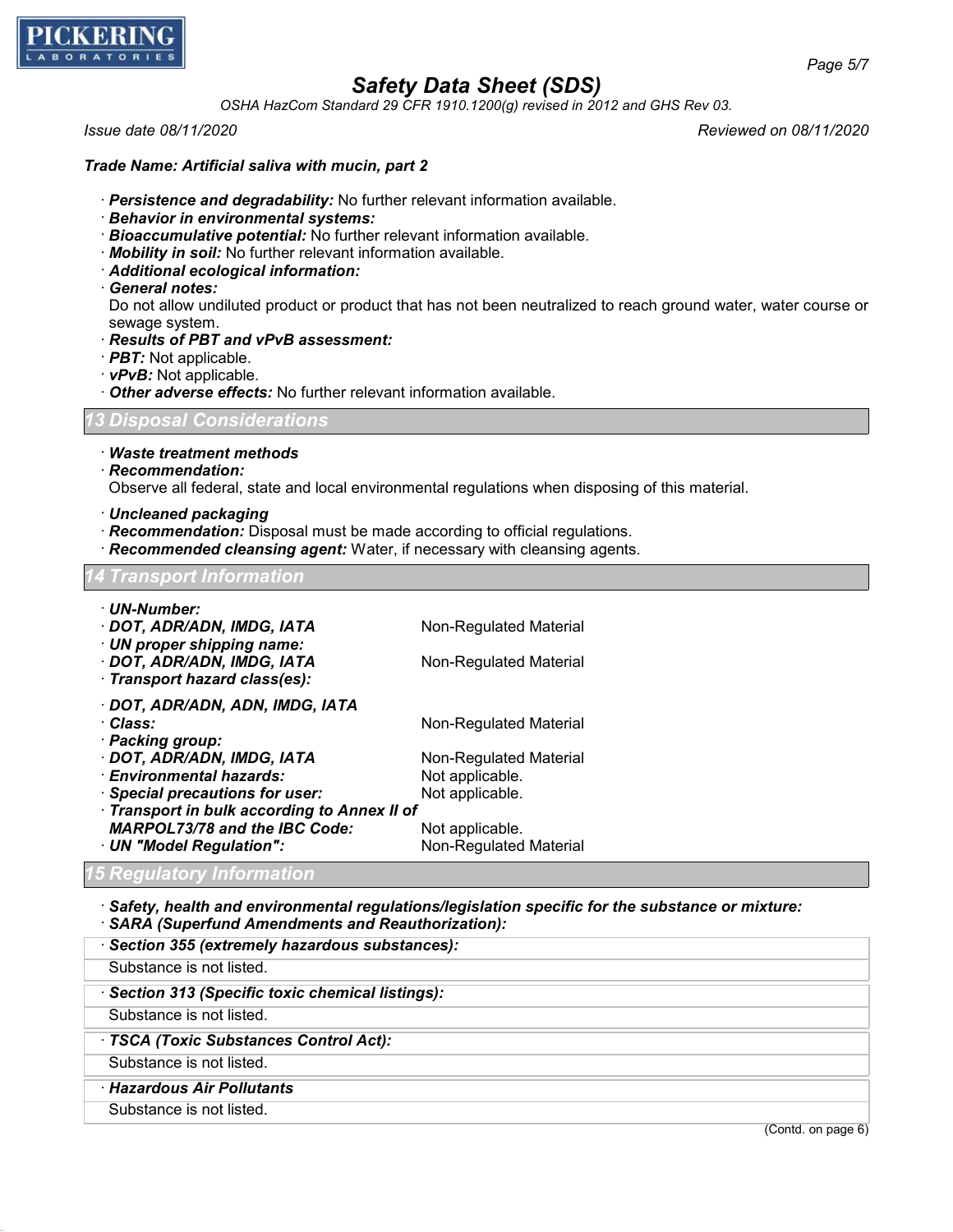

*OSHA HazCom Standard 29 CFR 1910.1200(g) revised in 2012 and GHS Rev 03.*

*Issue date 08/11/2020 Reviewed on 08/11/2020*

*Page 6/7*

| <b>California Proposition 65:</b>                                                |
|----------------------------------------------------------------------------------|
| <b>Chemicals known to cause cancer:</b>                                          |
| Substance is not listed.                                                         |
| Chemicals known to cause reproductive toxicity for females:                      |
| Substance is not listed.                                                         |
| Chemicals known to cause reproductive toxicity for males:                        |
| Substance is not listed.                                                         |
| Chemicals known to cause developmental toxicity:                                 |
| Substance is not listed.                                                         |
| · New Jersey Right-to-Know List:                                                 |
| Substance is not listed.                                                         |
| · New Jersey Special Hazardous Substance List:                                   |
| Substance is not listed.                                                         |
| · Pennsylvania Right-to-Know List:                                               |
| Substance is not listed.                                                         |
| · Pennsylvania Special Hazardous Substance List:                                 |
| Substance is not listed.                                                         |
| Carcinogenic categories:                                                         |
| · EPA (Environmental Protection Agency):                                         |
| Substance is not listed.                                                         |
| TLV (Threshold Limit Value established by ACGIH):                                |
| Substance is not listed.                                                         |
| · NIOSH-Ca (National Institute for Occupational Safety and Health):              |
| Substance is not listed.                                                         |
| GHS label elements Non-Regulated Material                                        |
| Hazard pictograms: Non-Regulated Material<br>Signal word: Non-Regulated Material |
| Hazard statements: Non-Regulated Material                                        |
| · National regulations:                                                          |
| <b>Non-Regulated Material</b>                                                    |

· *Chemical safety assessment:* A Chemical Safety Assessment has not been carried out.

*16 Other Information*

The information and recommendations in this safety data sheet are, to the best of our knowledge, accurate as of the date of issue. Nothing herein shall be deemed to create warranty, expressed or implied, and shall not establish a legally valid contractual relationship. It is the responsibility of the user to determine applicability of this information and the suitability of the material or product for any particular purpose.

#### · *Date of last revision/ revision number:* 08/11/2020 / -

#### · *Abbreviations and acronyms:*

ADR: The European Agreement concerning the International Carriage of Dangerous Goods by Road

ADN: The European Agreement concerning the International Carriage of Dangerous Goods by Inland Waterways

- IMDG: International Maritime Code for Dangerous Goods
- DOT: US Department of Transportation

IATA: International Air Transport Association

ACGIH: American Conference of Governmental Industrial Hygienists

EINECS: European Inventory of Existing Commercial Chemical Substances

CAS: Chemical Abstracts Service (division of the American Chemical Society)